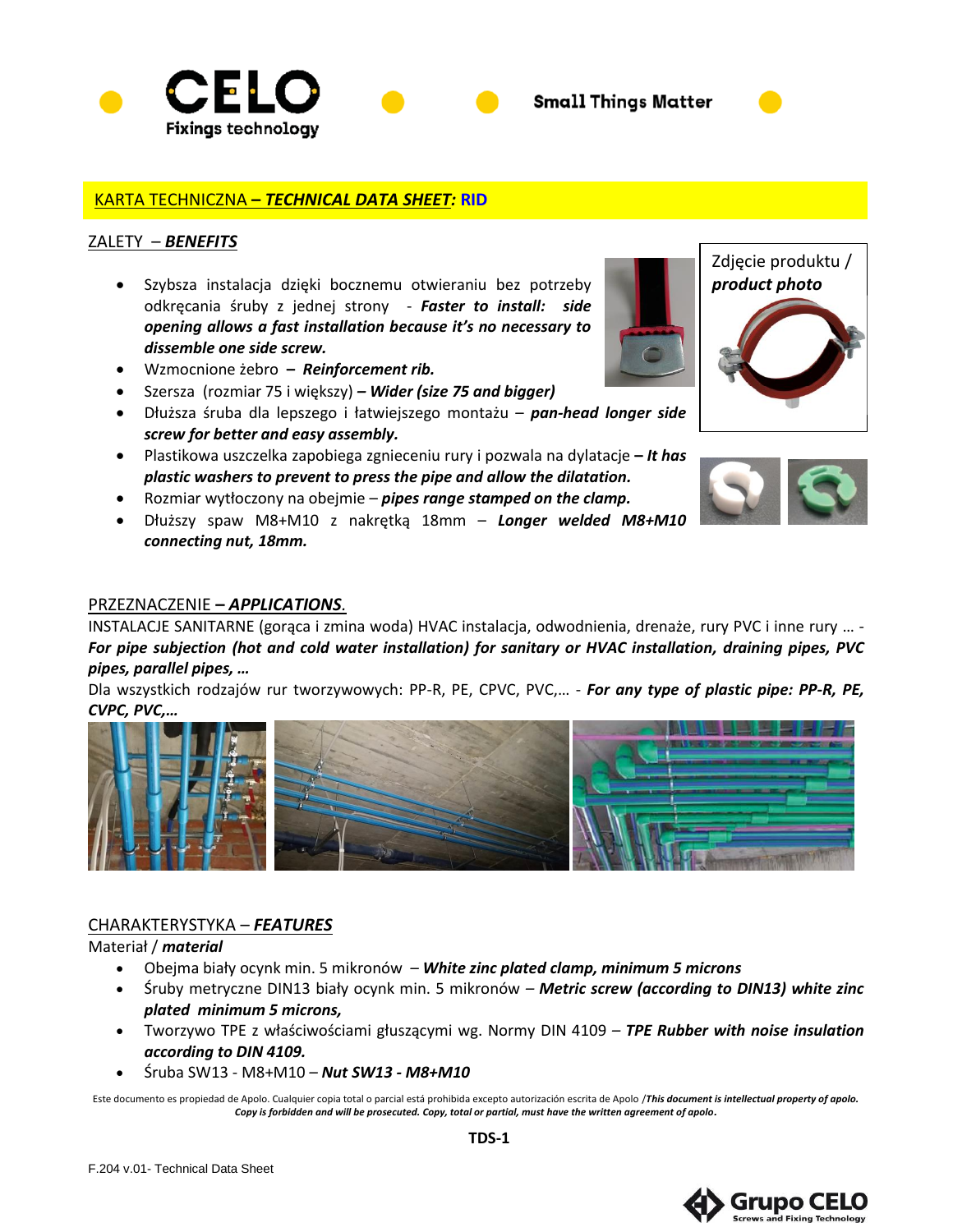

• Podkładka plastikowa PVC *– PVC washer*

Zgodna z ROHS / *According to ROHS.*



# Główne wymiary (mm) *- Main dimensions (mm)*

| Referencja<br>apolo | ØD        | Grubość S          | Szerokość<br>F | Wysokość<br>н   | Długośc L | Wkręt<br><b>BxC</b> |
|---------------------|-----------|--------------------|----------------|-----------------|-----------|---------------------|
|                     |           | <b>Thickness S</b> | Width F        | <b>Height H</b> | Length L  | Screw<br>BxC        |
| <b>RID 18</b>       | 15-19     | 1,2                | 20             | 42,0            | 58,0      | M5x25               |
| <b>RID 22</b>       | $20 - 23$ | 1,2                | 20             | 44,0            | 62,0      | M5x25               |
| <b>RID 28</b>       | 26-30     | 1,2                | 20             | 51,0            | 69,0      | M5x25               |
| <b>RID 35</b>       | 31-36     | 1,2                | 20             | 56,0            | 74,0      | M5x25               |
| <b>RID 40</b>       | 40-46     | 1,2                | 20             | 65,0            | 84,0      | M5x25               |
| <b>RID 48</b>       | 48-53     | 1,2                | 20             | 72,0            | 94,0      | M5x25               |
| <b>RID 54</b>       | 54-59     | 1,2                | 20             | 84,0            | 106,0     | M5x25               |
| <b>RID 60</b>       | 60-64     | 1,2                | 20             | 88,0            | 110,0     | M5x25               |
| <b>RID 75</b>       | 72-83     | 2,0                | 25             | 104             | 135,0     | M6x30               |
| <b>RID 90</b>       | 87-92     | 2,0                | 25             | 120             | 145,0     | M6x30               |
| <b>RID 110</b>      | 102-116   | 2,0                | 25             | 126             | 157,0     | M6x30               |
| <b>RID 125</b>      | 124-130   | 2,0                | 25             | 132             | 167,0     | M6x30               |
| <b>RID 160</b>      | 159-168   | 2,5                | 25             | 162             | 195,0     | M6x30               |



## Rozmiary rur dopasowane do obejm *– Range of pipes to be fixed by every size.*

| apolo          | Rango     | Tubo       | Tubo           |      | Tubo           |      |
|----------------|-----------|------------|----------------|------|----------------|------|
| reference      | tubos     | <b>PPR</b> | Flowguard      |      | <b>CORZAN</b>  |      |
|                |           |            | "<br>mm        |      | "<br>mm        |      |
| <b>918RID</b>  | 15-19     | 16         | 1/2            | 15,9 |                |      |
| <b>922RID</b>  | $20 - 23$ | 20         | 3/4            | 22,2 | 1/2            | 21,3 |
| <b>928RID</b>  | 26-30     | 25         | $\mathbf{1}$   | 28,6 | 3/4            | 26,7 |
| <b>935RID</b>  | 31-36     | 32         | 11/4           | 34,9 | 1              | 33,4 |
| <b>942RID</b>  | 40-46     | 40         | 11/2           | 41,3 | 1 1/4          | 42,2 |
| <b>948RID</b>  | 48-53     | 50         |                |      | 11/2           | 48,3 |
| <b>954RID</b>  | 54-58     |            | $\overline{2}$ | 54   |                |      |
| <b>960RID</b>  | 60-64     | 60         |                |      | $\overline{2}$ | 60,3 |
| <b>975RID</b>  | 72-83     | 75         | 21/2           | 73   | 21/2           | 73   |
| <b>990RID</b>  | 87-92     | 90         | 3              | 88,9 | 3              | 88,9 |
| <b>9110RID</b> | 102-116   | 110        | 4              | 114  | 4              | 114  |
| 9125RID        | 124-130   | 125        |                |      |                |      |
| 9160RID        | 159-168   | 160        | 6              | 168  | 6              | 168  |

Este documento es propiedad de Apolo. Cualquier copia total o parcial está prohibida excepto autorización escrita de Apolo /*This document is intellectual property of apolo. Copy is forbidden and will be prosecuted. Copy, total or partial, must have the written agreement of apolo.*